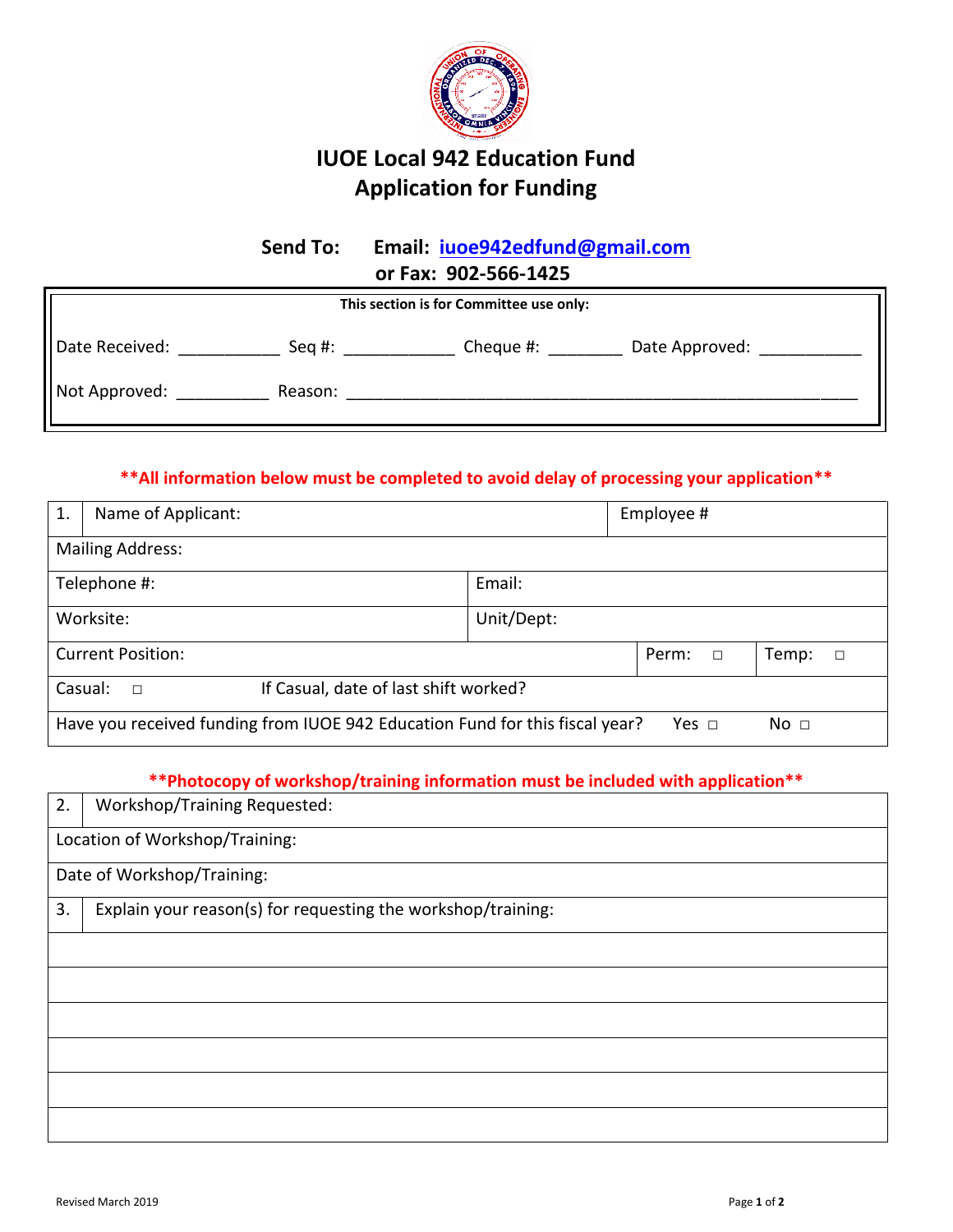| 4.                                                                           | List the cost of attending the education session                               |  |
|------------------------------------------------------------------------------|--------------------------------------------------------------------------------|--|
|                                                                              | Registration or Tuition Fee including taxes (attach copy of registration form) |  |
| Course material including taxes (attach copy of course material, books, etc) |                                                                                |  |

### **For Out-of-Province Travel ONLY:**

| a. Accommodations (if sharing, list only the expenses YOU will incur)      |                                   |                           |  |
|----------------------------------------------------------------------------|-----------------------------------|---------------------------|--|
|                                                                            | ' night for                       | $nights =$                |  |
| b. Travel:                                                                 |                                   |                           |  |
| i) Actual fare: bus, air, ferry, etc.                                      |                                   |                           |  |
| ii) Number of approved kilometres travelled calculated from your worksite. |                                   |                           |  |
| The rate of reimbursement shall be per Treasury Board Policy.              |                                   |                           |  |
|                                                                            | # of kms $x$ current rate $\zeta$ |                           |  |
| c. Meals in accordance with Collective Agreement:                          |                                   |                           |  |
|                                                                            |                                   |                           |  |
| d. Miscellaneous: parking, bridge & road tolls, etc. (receipts required)   |                                   |                           |  |
|                                                                            |                                   |                           |  |
|                                                                            |                                   | <b>Total Direct Cost:</b> |  |
|                                                                            |                                   |                           |  |
|                                                                            | Total Amount Requested:           |                           |  |
|                                                                            | * Maximum \$1100/fiscal year:     |                           |  |

### **Salary Replacement Cost ~ Max 15 hrs/year applies only if you are scheduled to work on these dates.**

| Date: | # of hours | x hourly rate \$ | =                        |
|-------|------------|------------------|--------------------------|
|       |            |                  |                          |
| Date: | # of hours | x hourly rate \$ | $\overline{\phantom{0}}$ |

#### **PLEASE NOTE THE FOLLOWING:**

- 1) Incomplete applications will be returned.
- 2) Applicants must submit receipt(s) following completion of the above workshop/training.
- 3) Applications must be received by the first of each month to be reviewed by the IUOE Local 942 Education Fund Committee that month. The Committee generally meets on the third Tuesday of every month.
- 4) If approved for funding, it is your responsibility to notify the employer and complete the appropriate leave forms.
- 5) If the course is cancelled or you do not attend, ALL funding must be returned immediately.

| Date: | Applicant's Signature: |
|-------|------------------------|
|       |                        |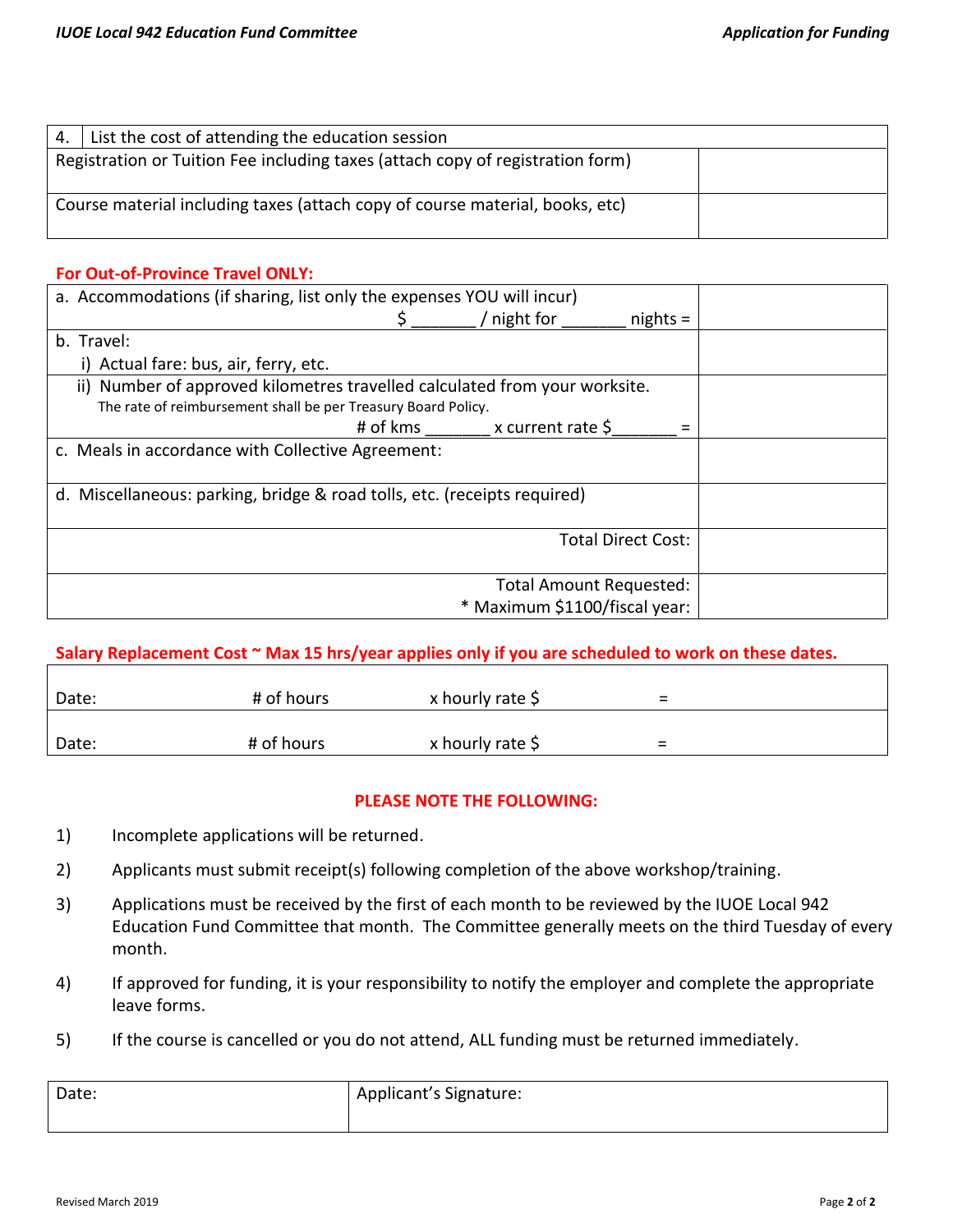

# **IUOE Local 942 Education Fund Committee Employee Guidelines for Application**

Fiscal Year April 1 – March 31

**Background:** The IUOE Local 942 Education Fund was implemented April 1, 2001 as part of the Collective Agreement signed February 5, 2001 between the Regional Health Authorities and IUOE Local 942. The fund is available only to those members of IUOE Local 942 covered by their Collective Agreement (Article #27). In the Collective Agreement, provisions were made for the establishment of a Joint Committee to allocate and administer the monies. The IUOE Local 942 Education Fund Committee consists of three representatives of IUOE and three representatives of the Employer. The guidelines are established by the Committee, reviewed annually and if necessary, amended to reflect the funds experience during the previous year.

**Application Routing:** Send application to: Email: [iuoe942edfund@gmail.com](mailto:iuoe942edfund@gmail.com) or Fax to 902-566-1425.

### **Guidelines for Application**

- Applicants must have paid dues within the last 12 months of application review meeting date. Requests from members on an approved leave from the employer will have their applications reviewed on a case by case basis.
- Applications must be received prior to the first of each month. The Education Fund Committee generally meets on the third Tuesday of each month.
- Funding for workshops/training outside of PEI may be considered.
- Each application will be reviewed. Approval and denial is at the discretion of the committee. Applications will be processed throughout the fiscal year or until the fund allocation for the year has been depleted.
- Applicants may be approved for costs to a maximum of \$1100 and for salary replacement costs up to 15 hours.
- Up to \$250 of the \$1100 may be considered for education towards personal wellness based on approval by the Committee per fiscal year.
- In rendering its decision, the Committee may take into account previous applications.
- The Committee reserves the right to adjust Salary Replacement costs based on fund usage.
- Applications received 90 days past the end date of the education will not be considered.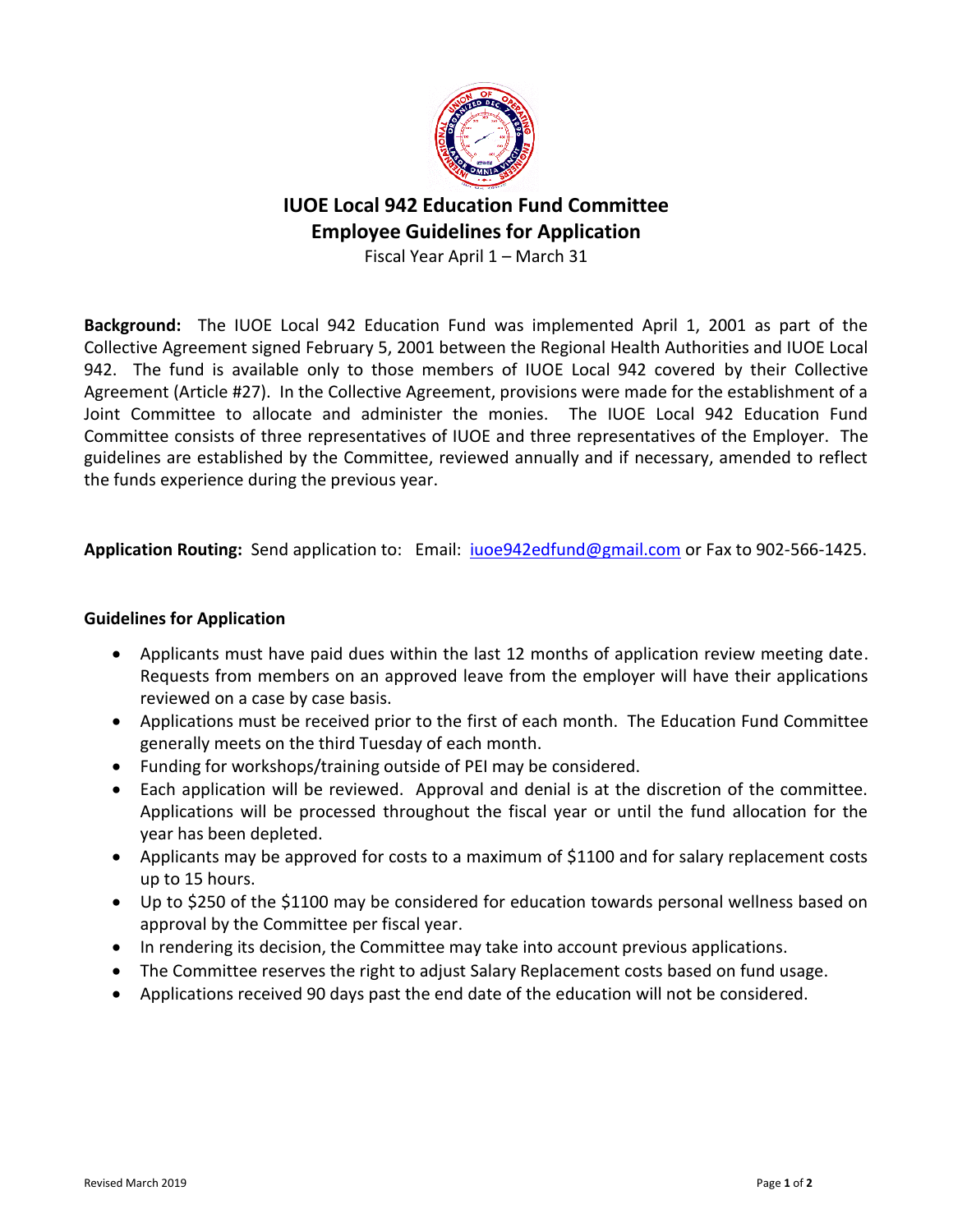## **Completion of application form:**

 All pertinent information must be provided including copies of program brochure, registration form and any out-of-province travel and accommodation estimates.

## **Post Approval of Application:**

- Receipts must be submitted upon completion of the education on approved applications.
- The following receipts are required:
	- $\triangleright$  Registration or tuition fees
	- $\triangleright$  Course material
	- $\triangleright$  Accommodations
	- $\triangleright$  Travel (actual fare, eg: bus, air, ferry, bridge, road tolls, taxi, etc.)
- No receipts are required for mileage (approved kms) or meals based on per diems.
- **All required receipts must be submitted before future funding will be considered.**

#### **Expenses:**

The following will be considered for **Out-of-Province ONLY**:

- Accommodations (best value rates such as government, convention)
- Travel:
	- $\triangleright$  Travel (actual fare, eg: bus, air, ferry, etc.)
	- $\triangleright$  Number of approved kilometres travelled shall be calculated from your worksite. The rate of reimbursement shall be per Treasury Board Policy
	- Meals in accordance with Collective Agreement Article
	- $\triangleright$  Miscellaneous (parking, bridge and road tolls, taxi, etc.)

### **Salary Replacement Costs:**

- Salary replacement is available to all IUOE members up to a maximum of 15 hours per fiscal year. Members must complete the Health PEI Leave of Absence form. The Approval slip from the Education Fund Committee must be attached and submitted as per your department procedure.
- The Employer pays the applicant for the number of hours stated in the letter of approval and invoices IUOE Local 942.

### **Letter of Approval:**

- Each applicant who is approved for funding receives:
	- $\triangleright$  A letter confirming approval and stating the specific amount of funding provided
	- $\triangleright$  A cheque is forwarded to the applicant's worksite as indicated on the application form
	- $\triangleright$  A salary replacement slip (if applicable).

#### **Re-application:**

 Once an application has been approved, any additions or changes to that application shall not be considered. However, a new application may be submitted for any additional charges.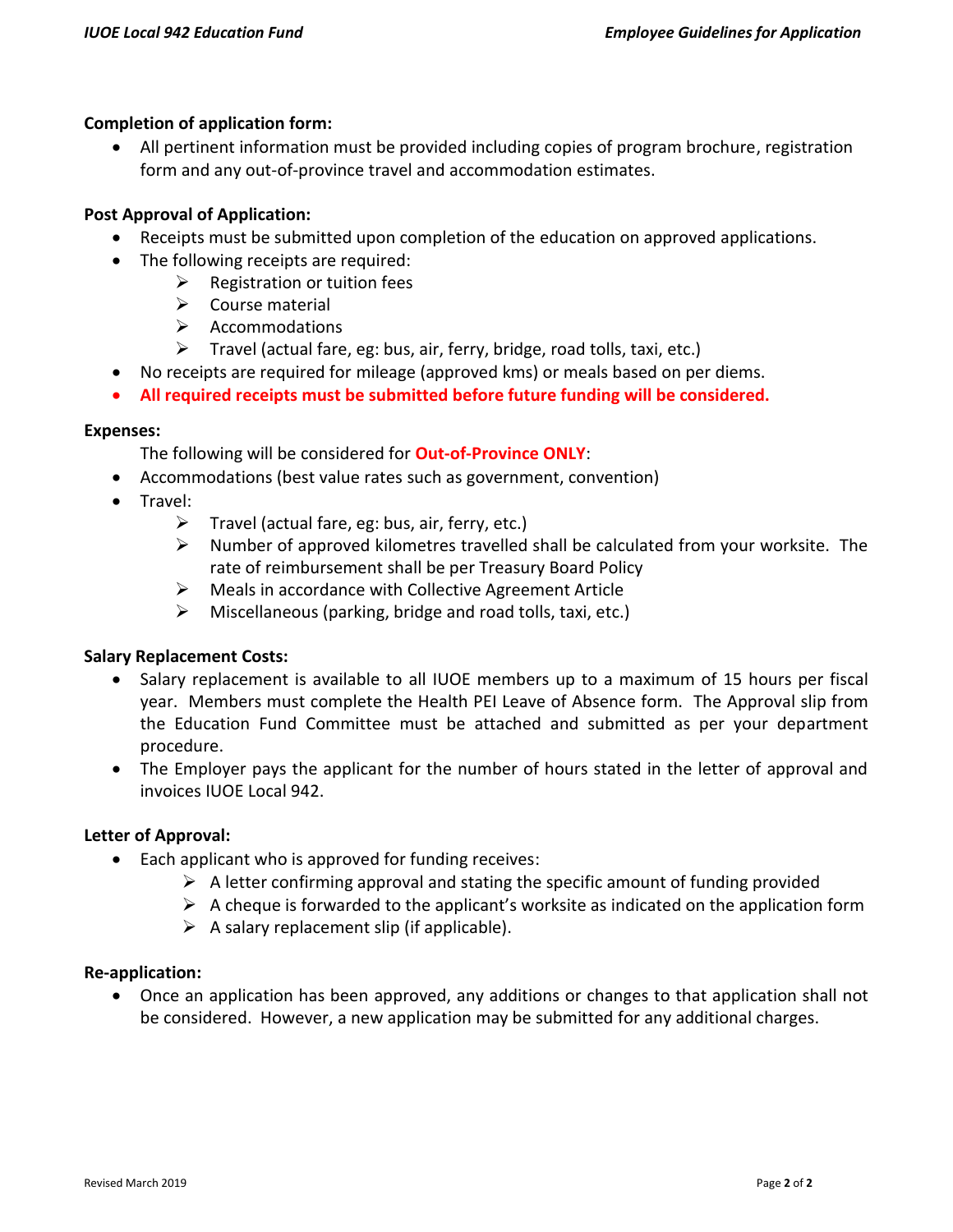

## **IUOE Local 942 Education Fund Committee Criteria for Approval and Denial of Funding**

Criteria for APPROVAL of Funding:

- $\checkmark$  Education related to current occupation/position
- $\checkmark$  Education related to occupation/position in the Health sector
- $\checkmark$  Attendance at conferences/meetings with education components
- $\checkmark$  Education programs from a recognized/accredited service provider
- $\checkmark$  Education toward personal career goals within Health and Wellness
- $\checkmark$  Education towards personal Wellness
- $\checkmark$  Course equivalency exams or Challenge exams

Reasons for DENIAL of funding:

- Education/training is required by the Employer
- Annual professional memberships or association dues
- Participation in or training in sports and or leisure activities
- Failure to provide original receipts from previous funding
- Meetings, workshops or events that are purely ideological in nature
- Provider is not a recognized/accredited service provider

### **Final decisions will be made at the discretion of the Committee based on the application provided.**